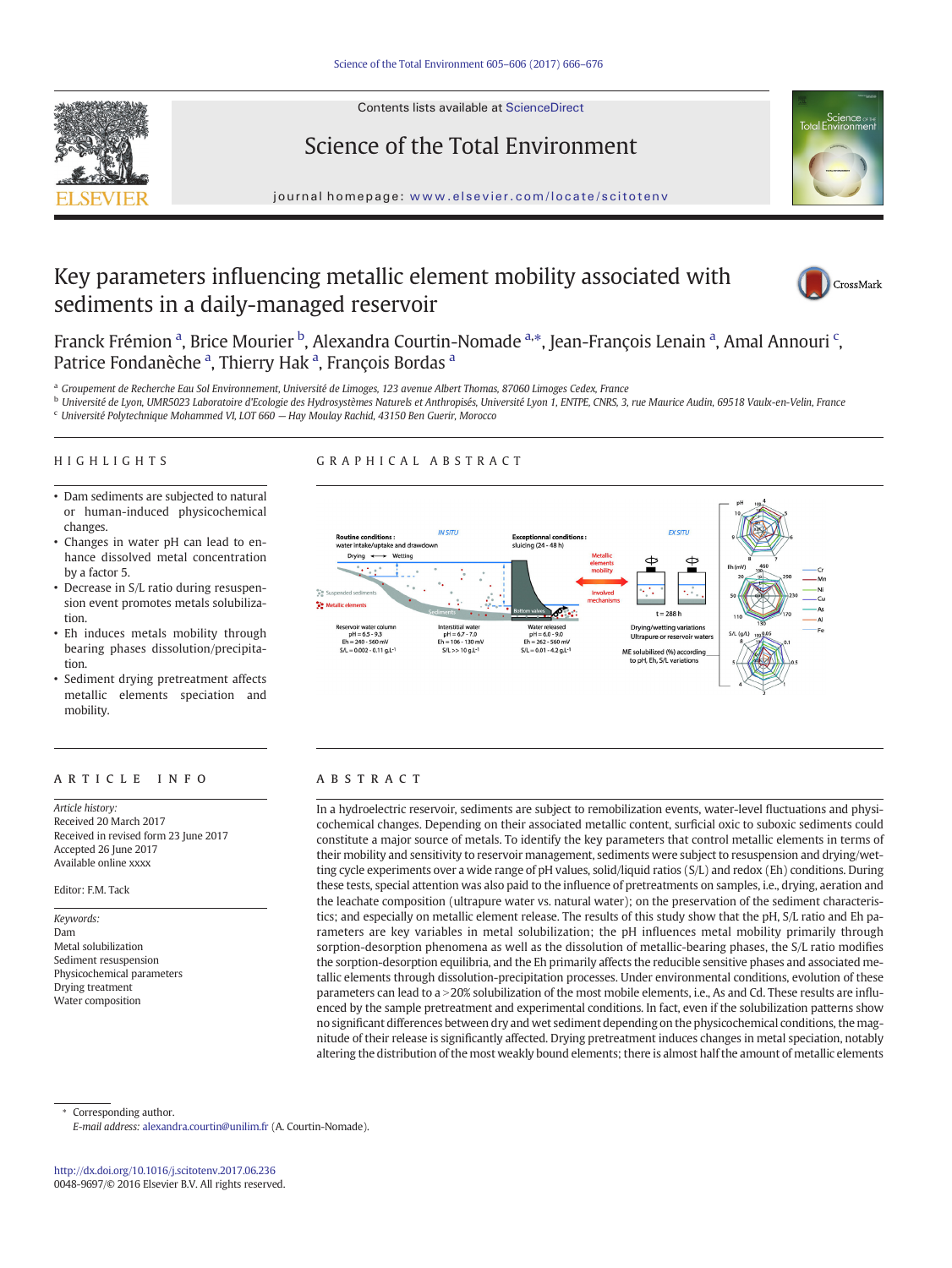associated with the exchangeable fraction in dry compared to wet sediments. The solubilization percentages were higher in the ultrapure phase than in reservoir water primarily due to the low pH, which influenced the sorption equilibria.

#### 1. Introduction

Sediments act as a major sink for metallic elements [\(Viers et al.,](#page--1-0) [2009; Zhang et al., 2014\)](#page--1-0). This is the case for rivers equipped with dams in which low water flow favours particle sedimentation and metal scavenging [\(Zhao et al., 2013](#page--1-0)). Nevertheless, sediment retention is not definitive, and the associated metal concentrations and their partitioning are largely influenced by (i) the sediment characteristics; (ii) the intrinsic properties of the metallic elements; and (iii) external factors such as the physicochemical and hydrological conditions as well as the water column composition (e.g., [Eggleton and Thomas,](#page--1-0) [2004; Alves Martins et al., 2015](#page--1-0)). As a result, the fate of trace metals is complex, and similar contents within sediments can be more or less mobile and bioavailable to biota.

The analysis of binding forms is often performed through operationally defined partitioning protocols, such as solubilization tests and selective extractions (e.g., [Tessier et al., 1979\)](#page--1-0). The combination of these protocols, along with physical approaches such as X-ray Diffraction (XRD) and Scanning Electron Microscopy (SEM-EDX), is necessary because they are subjected to inherent limitations that are due to the lack of selectivity of chemical extractants, as extensively reported in the scientific literature (e.g., [Bacon and Davidson, 2008](#page--1-0)). They are also limited by the heterogeneous composition of the sediments, which dictates their associated contaminant sensitivities under experimental conditions [\(Peltier et al., 2005](#page--1-0)). Thus, specific attention should be paid to the physicochemical conditions during handling and the experimental treatment of sediments, notably regarding aeration and drying phenomena, which can occur during the pretreatments prior to extraction. Some authors demonstrated that they could lead to modifications in the solid speciation and bearing phase alterations, therefore promoting an evolution in the metallic solubilization process ([Baeyens et al., 2003;](#page--1-0) [Bordas and Bourg, 1998\)](#page--1-0). These pretreatments may notably influence the evolution of the pH and Eh parameters, which are two of the primary factors controlling metal mobility in aquatic systems [\(Tack et al.,](#page--1-0) [1996](#page--1-0)). If the effects of these changes on metal mobility have been studied in highly contaminated and/or anoxic sediments [\(Bordas and Bourg,](#page--1-0) [1998; Kersten and Förstner, 1987; Kersten and Förstner, 1986; Larner](#page--1-0) [et al., 2008](#page--1-0)), then they have received little attention with respect to daily-managed reservoirs characterized by naturally contaminated oxic to suboxic sediments. In fact, in a dam context, similar changes in the physicochemical conditions could be generated during intensive managing operations, leading to the induction of modifications in the circulation and level of the water column, a high and rapid evolution in the oxygenation status and therefore an evolution in the metallic element mobility. Top sediments can also be subject to resuspension events, fast successions of inundation and desiccation as well as physical changes, especially during water release/intake. These changes can include the compaction and aggregation of surficial fine particles, as well as changes in the pH, Eh and rapid changes in the solid/liquid ratio (S/L).

For this study, a methodological approach was thus selected to gain new insights into the potential effect of dam exploitation on the mobility of metals and, consequently, on the water quality. For that purpose, the importance of changes in the primary variables within the reservoir (the pH, redox conditions, S/L ratio and contact time) that dictate the mobility of metals was examined through independent laboratory sequential extractions and solubilization tests. The results of these tests were compared to the in situ environmental variation range as measured for 19 months during routine and exceptional exploitations. The influence of the pretreatment modalities (drying) and water composition (synthetic versus water reservoir) were also tested and discussed.

### 2. Material and methods

#### 2.1. Hydroelectric complex description

Depending on the season and energy demand, the Vaussaire reservoir (Rhue watershed, Cantal, France) is subjected to daily water intake/uptake, leading to water level fluctuations that can reach up to 5 m (April 2014, personal observation). Moreover, to preserve its water storage capacity, this reservoir has undergone specific annual (or biennial) sluicing operations since 2003, i.e., the opening of the dam's bottom valves during high flows to release the accumulated sediments in the downstream river. The reservoir  $(1.5 \text{ hm}^3)$  is thus entirely emptied and refilled on a 24-hour scale. This management limits the formation of massive sediment stocks so that the sediments in the reservoir are fresh, and they have been deposited over the year or two years preceding the previous sluicing event ([Frémion et al., 2016b\)](#page--1-0). Because of these intensive daily, seasonal and exceptional variations, the Rhue water column exhibited a wide range of pH values [6.0–9.3], S/L [0.002–4.2 g⋅L<sup>-1</sup>], O<sub>2</sub> saturation [80–180%] and Eh [240–560 mV] values. These variations lead to partial to complete aeration and drying, which may also help to change the metal mobility and speciation.

#### 2.2. Sediments and interstitial water sampling and pretreatments

Top sediment samples (from the top layer at the 0 to 5 cm depth) were collected in December 2013 and April 2014 using an Ekman grab sampler (Eijkelkamp Soil & Water, Giesbeek, The Netherlands). All the samples were introduced into sealed plastic bags and kept in a cooling box during transportation. In the laboratory, dry (D) sediments were prepared by oven-drying them at 40 °C, and they were sieved to 2 mm and 63 μm sizes (Nylon meshes). Wet (W) sediments were also quickly sieved at 2 mm and 63 μm (the most reactive and easily remobilized fraction) in the laboratory the day after sampling and then immediately stored at 4 °C in different sealed containers, and the containers were filled as much as possible to squeeze out air before further analysis.

The reservoir water was sampled, filtered (0.2 μm, Nylon mesh) and conserved at 4 °C for further solubilization tests. Interstitial water (IW) was sampled in situ immediately after sediment collection using a Rhizon device (Rhizosphere, Rhizon MOM pore diameter 0.1 μm). The water physicochemical parameter measurements (pH, Eh, conductivity, and dissolved oxygen) were performed in situ immediately after sample collection using a previously calibrated portable WTW multiparameter.

#### 2.3. Sediment characterization and mineralization

The water contents of all the samples were determined by ovendrying them to a constant weight  $(-1 g)$  at 105 °C. All the subsequent analyses were calculated according to these dry weight measurements. In the case of experiments performed with wet sediments, a dry weight correction using the water content was performed to maintain the same S/L ratio (dry mass). The loss on ignition (LOI) values were used to